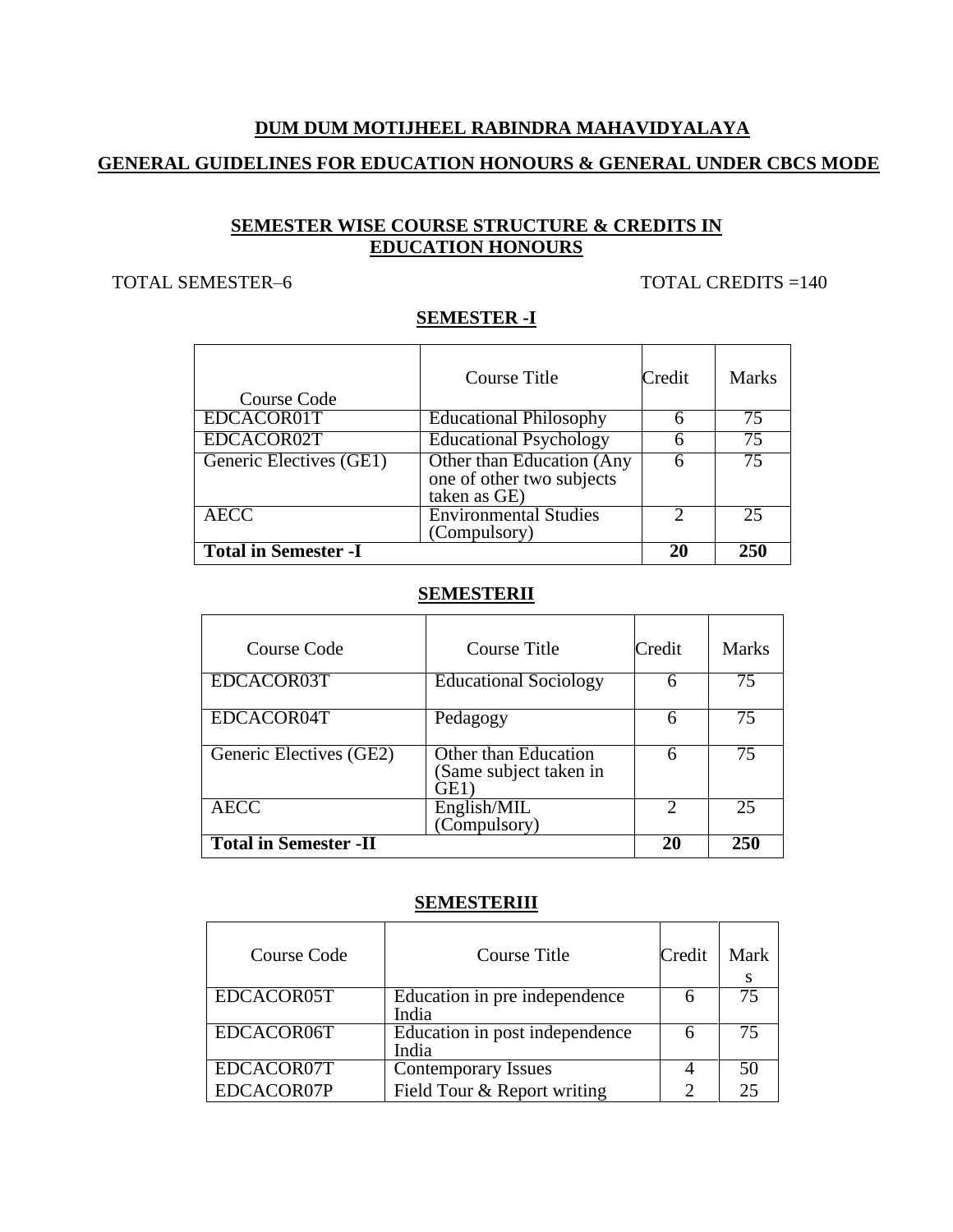| <b>Generic Electives</b><br>(GE3) | Other than Education (Remaining)<br>subject except the subject which is |  |     |
|-----------------------------------|-------------------------------------------------------------------------|--|-----|
| <b>SECT</b>                       | taken in GE $1$ and GE $2$ )<br>Skill development for social            |  |     |
| (EDCSSEC01M)                      | awareness (Compulsory)                                                  |  |     |
| <b>Total in Semester -III</b>     |                                                                         |  | 325 |

#### **SEMESTER IV**

| Course Code                       | Course<br>Title                                      | Credit Marks                |    |
|-----------------------------------|------------------------------------------------------|-----------------------------|----|
| EDCACOR08T                        | <b>Educational Management</b>                        | 6                           | 75 |
| EDCACOR09T                        | Basics of Educational Research and<br>Evaluation     |                             |    |
| EDCACOR10T                        | <b>Statistics in Education</b>                       | 4                           | 50 |
| EDCACOR10P                        | <b>Statistics Practical</b>                          | $\mathcal{D}$               | 25 |
| <b>Generic Electives</b><br>(GE4) | Other than Education (Same subject)<br>taken in GE3) |                             | 75 |
| <b>SECII</b>                      | Development of observational skills                  | $\mathcal{D}_{\mathcal{L}}$ | 25 |
| (EDCSSEC02M)                      | (Compulsory)                                         |                             |    |
| <b>Total in Semester-IV</b>       |                                                      | 26                          |    |

# **SEMESTER V**

| Course Code                                  | Course Title                                                        | Credit                      | <b>Marks</b> |
|----------------------------------------------|---------------------------------------------------------------------|-----------------------------|--------------|
| EDCACOR11T                                   | Guidance and Counselling                                            | h                           | 75           |
| EDCACOR12T                                   | Educational Technology Basic ICT                                    | $\mathcal{D}_{\mathcal{L}}$ | 50<br>25     |
| EDCACOR12P<br>DSE 1 & 2                      | Choose any 2:                                                       |                             |              |
| (EDCADSE01T)<br>(EDCADSE02T)<br>(EDCADSE03T) | 1. Women Education<br>2. TeacherEducation<br>3. Life SkillEducation | $6 + 6$                     | $75\times2$  |
| <b>Total in Semester - V</b>                 |                                                                     |                             | 300          |

## **SEMESTERVI**

| Course Code | Course Title              | Credit | Marks |
|-------------|---------------------------|--------|-------|
| EDCACOR13T  | <b>Curriculum Studies</b> |        |       |
| EDCACOR14T  | <b>Special Education</b>  |        |       |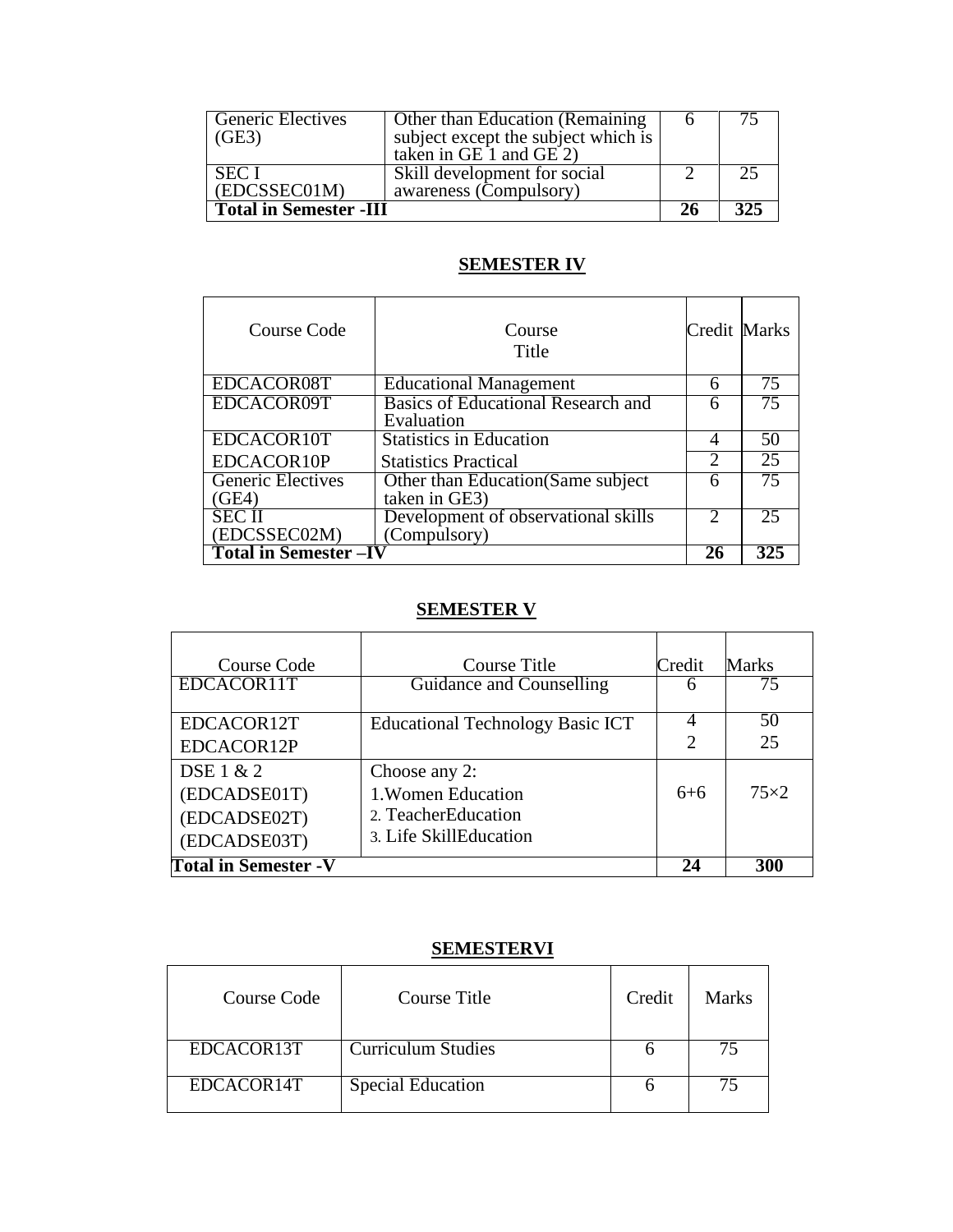| $\overline{DSE}$ 3 & 4       | Choose any 2:              |       |             |
|------------------------------|----------------------------|-------|-------------|
| (EDCADSE04T)                 | 4. Value Education         | $6+6$ | $75\times2$ |
| (EDCADSE05T)                 | 5. Peace Education         |       |             |
| (EDCADSE06T)                 | 6. Environmental Education |       |             |
| <b>Total in Semester -VI</b> |                            | 24    | 300         |

# **PROPOSED SCHEME FOR CBCS IN EDUCATION HONOURS (following WBSU structure)**

| COURSE (14)<br>Generic<br>Enhancement<br>Enhancement<br>e<br>$(GE)$ 4<br><b>Compulsory</b><br>Course (SEC) 2<br>m<br><b>Course</b><br>(AECC)<br>2<br>Envmnt. Sc<br>C 1: Educational Philosophy<br>$\mathbf{1}$<br>(EDCACOR01T)<br>C 2: Educational Psychology<br>(EDCACOR02T)<br>$\overline{2}$<br>C 3: Educational Sociology<br>English/MIL |        |
|----------------------------------------------------------------------------------------------------------------------------------------------------------------------------------------------------------------------------------------------------------------------------------------------------------------------------------------------|--------|
|                                                                                                                                                                                                                                                                                                                                              | Credit |
|                                                                                                                                                                                                                                                                                                                                              |        |
|                                                                                                                                                                                                                                                                                                                                              |        |
|                                                                                                                                                                                                                                                                                                                                              |        |
|                                                                                                                                                                                                                                                                                                                                              | 20     |
|                                                                                                                                                                                                                                                                                                                                              |        |
|                                                                                                                                                                                                                                                                                                                                              |        |
|                                                                                                                                                                                                                                                                                                                                              |        |
|                                                                                                                                                                                                                                                                                                                                              | 20     |
| Communication<br>(EDCACOR03T)                                                                                                                                                                                                                                                                                                                |        |
| C 4: Pedagogy                                                                                                                                                                                                                                                                                                                                |        |
| (EDCACOR04T)                                                                                                                                                                                                                                                                                                                                 |        |
| 3<br>C 5: Education in pre                                                                                                                                                                                                                                                                                                                   |        |
| independence India<br>(EDCACOR05T)                                                                                                                                                                                                                                                                                                           |        |
| SEC-1<br>C 6: Education in post                                                                                                                                                                                                                                                                                                              |        |
| Skill<br>independence India                                                                                                                                                                                                                                                                                                                  |        |
| development for<br>(EDCACOR06T)                                                                                                                                                                                                                                                                                                              |        |
| social awareness<br>C7: Contemporary Issues                                                                                                                                                                                                                                                                                                  |        |
| (EDCSSEC01M)<br>(EDCACOR07T)                                                                                                                                                                                                                                                                                                                 | 26     |
| Field Tour & Report Writing                                                                                                                                                                                                                                                                                                                  |        |
| (EDCACOR07P)                                                                                                                                                                                                                                                                                                                                 |        |
| C 8: Educational Management<br>$\overline{\mathcal{A}}$                                                                                                                                                                                                                                                                                      |        |
| (EDCACOR08T)                                                                                                                                                                                                                                                                                                                                 |        |
| C 9: Basics of Educational                                                                                                                                                                                                                                                                                                                   |        |
| SEC-2<br>Research & Evaluation                                                                                                                                                                                                                                                                                                               |        |
| Development of<br>(EDCACOR09T)<br>observational                                                                                                                                                                                                                                                                                              |        |
| C10: Statistics in Education<br>skills                                                                                                                                                                                                                                                                                                       |        |
| (EDCACOR10T)<br>(EDCSSEC02M)<br>26<br><b>Statistics Practical</b>                                                                                                                                                                                                                                                                            |        |
| (EDCACOR10P)                                                                                                                                                                                                                                                                                                                                 |        |
| DSE-1 & DSE-2:<br>5<br>C 11: Guidance & Counselling                                                                                                                                                                                                                                                                                          |        |
| (EDCACOR11T)<br>Choose any 2:                                                                                                                                                                                                                                                                                                                |        |
| a)Women education<br>C12:Educational Technology                                                                                                                                                                                                                                                                                              | 24     |
| (EDCADSE01T)<br>(EDCACOR12T)                                                                                                                                                                                                                                                                                                                 |        |
| b) Teacher Education<br>Basic ICT (EDCACOR12P)                                                                                                                                                                                                                                                                                               |        |
| (EDCADSE02T)                                                                                                                                                                                                                                                                                                                                 |        |
| c) Life Skill<br>Education(EDCADSE03T)                                                                                                                                                                                                                                                                                                       |        |
| C 13: Curriculum Studies<br>$DSE - 3 & DSE - 4$<br>6                                                                                                                                                                                                                                                                                         |        |
| (EDCACOR13T)<br>Choose any 2:                                                                                                                                                                                                                                                                                                                |        |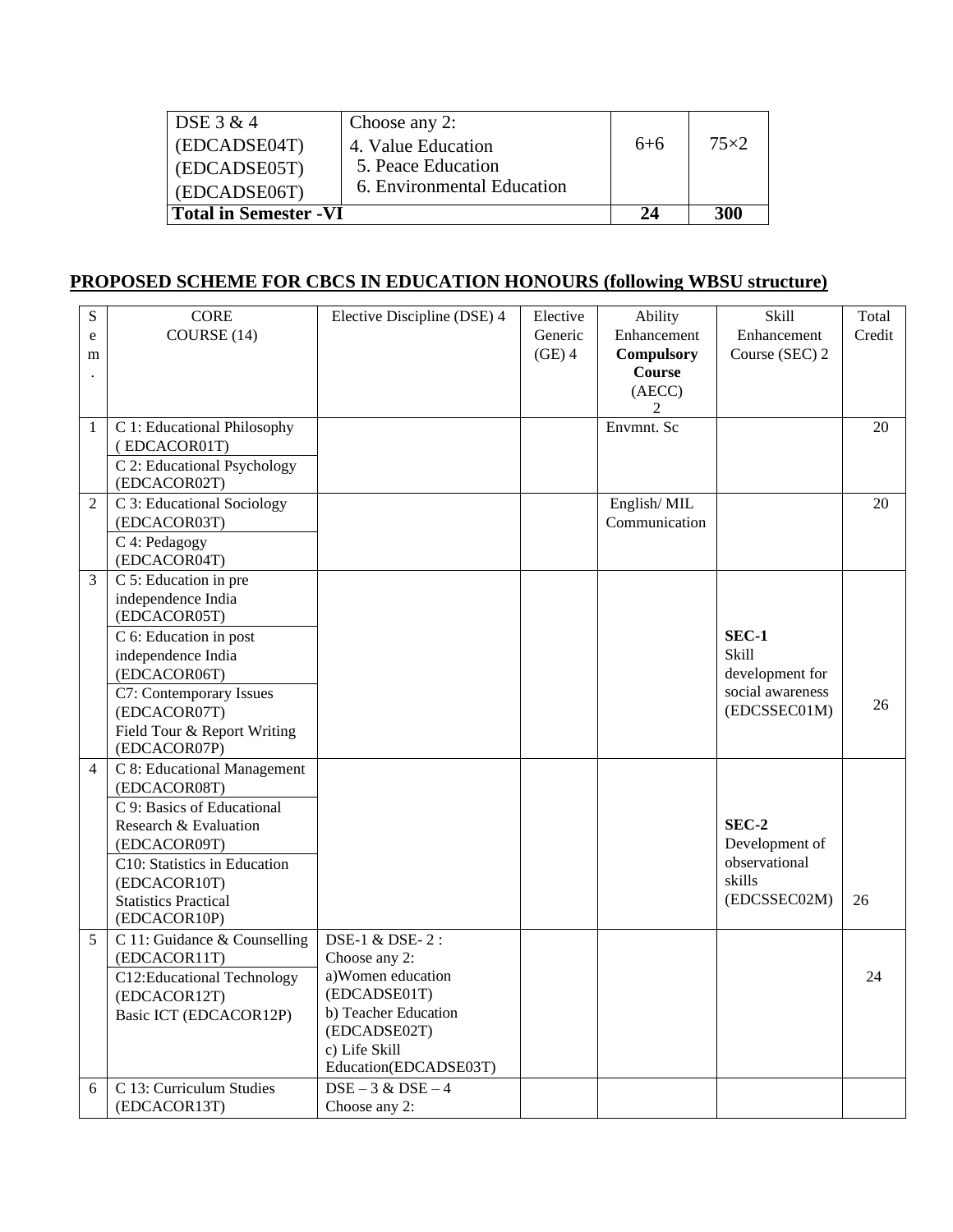| C 14: Special Education<br>(DEDCACOR14T) | (a)<br>(b)<br>(c) | Value Education<br>(EDCADSE04T)<br>Peace Education<br>(EDCADSE05T<br>Environmental<br>Education<br>(EDCADSE06T) |  | 24  |
|------------------------------------------|-------------------|-----------------------------------------------------------------------------------------------------------------|--|-----|
| 14                                       | 4                 |                                                                                                                 |  | 140 |

## **Distribution of courses in different semesters for Undergraduate course in Education General**

| Semest        | Core                                | <b>DSE</b> | <b>GE</b>                     | <b>AECC</b>    | <b>SEC</b>       | Total  |
|---------------|-------------------------------------|------------|-------------------------------|----------------|------------------|--------|
| er            |                                     |            |                               | (Compuls       | (Compuls         | credit |
|               |                                     |            |                               | ory)           | ory)             |        |
| $\mathsf{I}$  | DSC <sub>1</sub> A                  |            | GE 1 (Hons.                   | Environmental  |                  | 20     |
|               | DSC <sub>2A</sub>                   |            | Students taking               | <b>Studies</b> |                  |        |
|               | Pure General Student those who      |            | <b>Education</b> as first     | (Compulsory)   |                  |        |
|               | choose Education as first or second |            | General Subject take          |                |                  |        |
|               | subject among three general         |            | GE1 in 1 <sup>st</sup> Sem in |                |                  |        |
|               | subjects, will take Education from  |            | Education)                    |                |                  |        |
|               | Sem 1 to Sem 6 as Core and DSE)     |            |                               |                |                  |        |
|               |                                     |            |                               |                |                  |        |
|               | English (Compulsory)                |            |                               |                |                  |        |
| $\mathbf{II}$ | DSC <sub>1B</sub>                   |            | GE 2 (Hons.                   | English/MIL    |                  | 20     |
|               | DSC <sub>2B</sub>                   |            | Students taking               | Communication  |                  |        |
|               | Pure General Student those who      |            | <b>Education as first</b>     |                |                  |        |
|               | choose Education as first or second |            | General Subject take          |                |                  |        |
|               | subject among three general         |            | GE2 in 2 <sup>nd</sup> Sem in |                |                  |        |
|               | subjects, will take Education from  |            | Education)                    |                |                  |        |
|               | Sem 1 to Sem 6 as Core and DSE)     |            |                               |                |                  |        |
|               |                                     |            |                               |                |                  |        |
|               | English(Compulsory)                 |            |                               |                |                  |        |
| III           | $DSC$ $IC$                          |            | GE 3 (Hons.                   |                | SEC <sub>1</sub> | 20     |
|               | DSC <sub>2C</sub>                   |            | Students taking               |                |                  |        |
|               | (Pure General Student those who     |            | <b>Education as second</b>    |                |                  |        |
|               | choose Education as first or second |            | General Subject take          |                |                  |        |
|               | subject among three general         |            | GE3 in 3rd Sem in             |                |                  |        |
|               | subjects, will take Education from  |            | Education)                    |                |                  |        |
|               | Sem 1 to Sem 6 as Core and DSE)     |            |                               |                |                  |        |
|               |                                     |            |                               |                |                  |        |
|               | MIL(Compulsory)                     |            |                               |                |                  |        |
| IV            | DSC <sub>1D</sub>                   |            | GE 4 (Hons.                   |                | SEC <sub>2</sub> | 20     |
|               | DSC <sub>2D</sub>                   |            | Students taking               |                |                  |        |
|               | Pure General Student those who      |            | <b>Education as second</b>    |                |                  |        |
|               | choose Education as first or second |            | General Subject take          |                |                  |        |
|               | subject among three general         |            | GE2 in 4 <sup>th</sup> Sem in |                |                  |        |
|               | subjects, will take Education from  |            | Education)                    |                |                  |        |
|               | Sem 1 to Sem 6 as Core and DSE)     |            |                               |                |                  |        |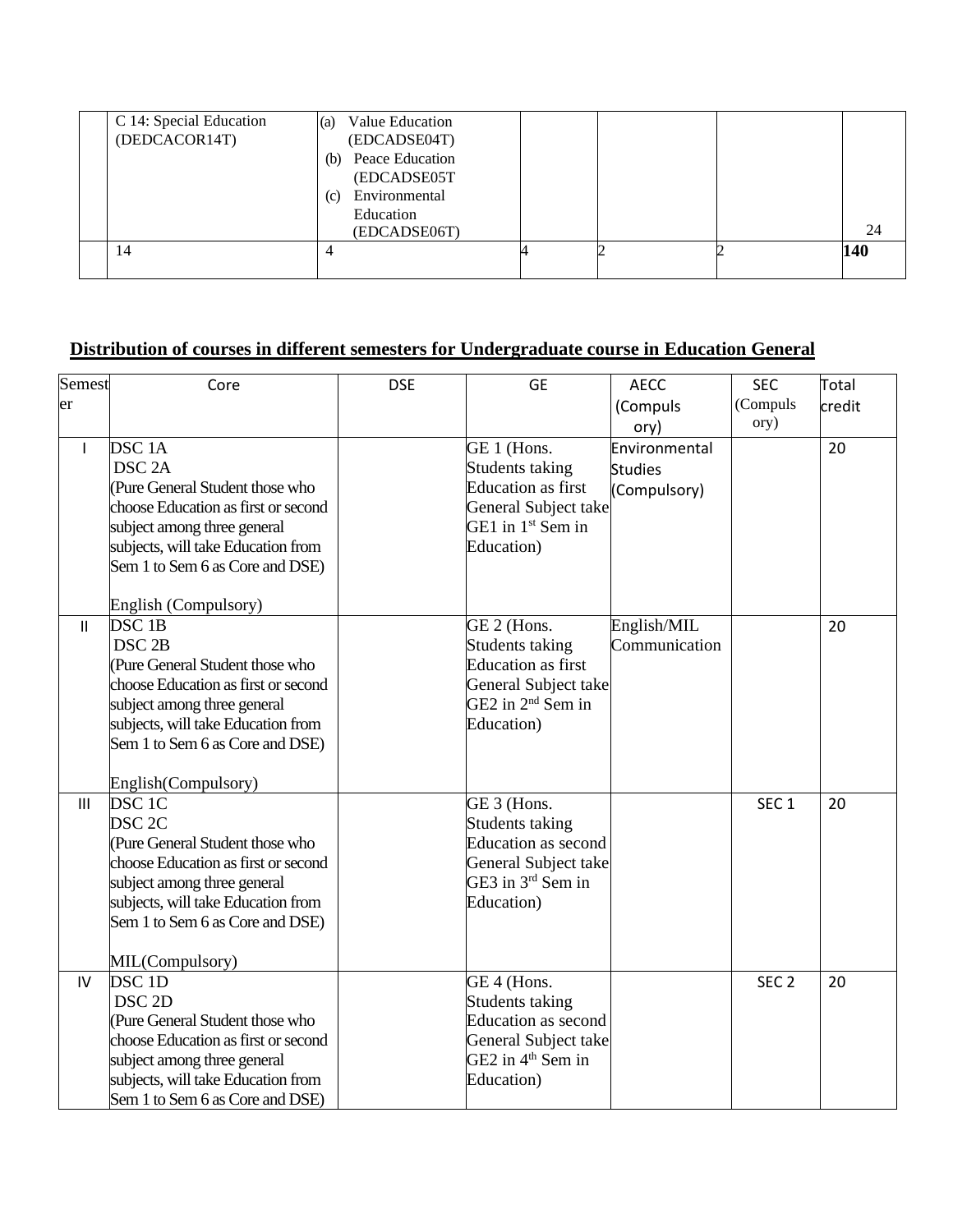|                                       | MIL(Compulsory) |                                                                                                                                                                                                                                                                            |                                                                                                                                                                                                                            |                |                                                                   |     |
|---------------------------------------|-----------------|----------------------------------------------------------------------------------------------------------------------------------------------------------------------------------------------------------------------------------------------------------------------------|----------------------------------------------------------------------------------------------------------------------------------------------------------------------------------------------------------------------------|----------------|-------------------------------------------------------------------|-----|
|                                       |                 |                                                                                                                                                                                                                                                                            |                                                                                                                                                                                                                            |                |                                                                   |     |
| $\vee$                                |                 | DSE <sub>1</sub> A<br>DSE <sub>2A</sub><br>(Pure General<br>Student those who<br>first or second<br>general subjects,<br>will take Education $ 1$ and GE 2)<br>from Sem 1 to Sem<br>6 as Core and DSE)<br>(Student can<br>choose any one<br>paper of<br>Education here)    | GE <sub>1</sub><br>(Pure General Student<br>those who choose<br>Education as third<br>choose Education as subject among three<br>general subjects, will<br>subject among three take Education from<br>Sem 5 to Sem 6 as GE |                | SEC 3<br>(Pure<br>General<br>Students In<br>Education)            | 20  |
| VI                                    |                 | DSE <sub>1B</sub><br>DSE <sub>2B</sub><br>(Pure General<br>Student those who<br>first or second<br>general subjects,<br>will take Education 1 and GE 2)<br>from Sem 1 to Sem<br>6 as Core and DSE)<br>(Student can<br>choose any one<br>paper of<br><b>Education</b> here) | GE 2<br>(Pure General Student<br>those who choose<br>Education as third<br>choose Education as subject among three<br>general subjects, will<br>subject among three take Education from<br>Sem 5 to Sem 6 as GE            |                | SEC <sub>4</sub><br>(Pure<br>General<br>Students In<br>Education) | 20  |
| Total<br>numbe<br>r of<br>course<br>S | 12              | 4                                                                                                                                                                                                                                                                          | $\overline{2}$                                                                                                                                                                                                             | $\overline{2}$ | 4                                                                 | 120 |